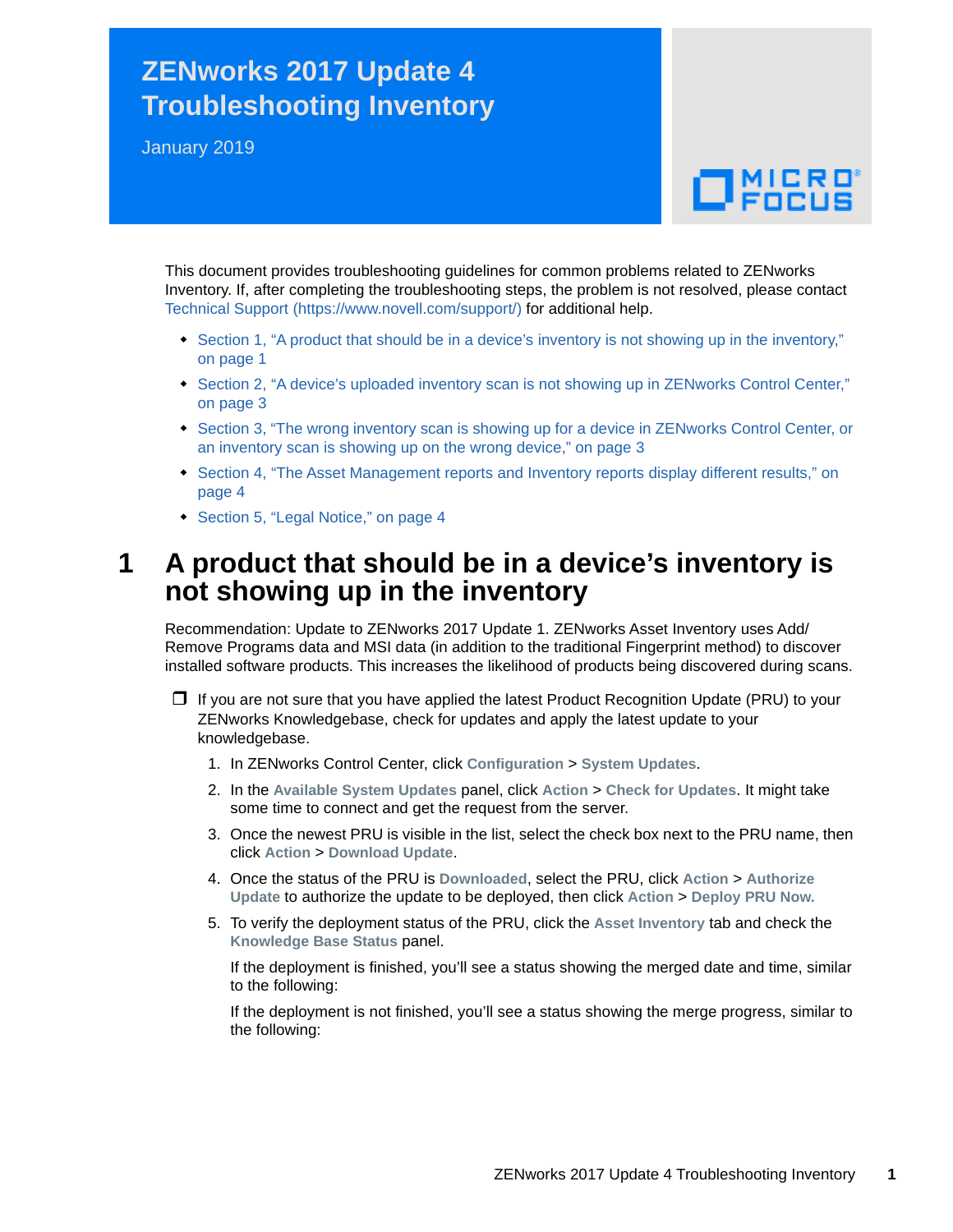- 6. After the PRU is merged into the knowledgebase, run an inventory scan on the device and check the resulting inventory in ZENworks Control Center.
	- On the device: Click the ZENworks icon > **Inventory Details** > **Scan Now** or go to a command prompt and run zac inv scannow.
	- In ZENworks Control Center: Locate the device. Select the check box next to the device, click **Quick Tasks** > **Inventory Scan**. Configure the Quick Task, then click **Start**.
- $\Box$  If you have the latest PRU, make sure the PRU is merged into the ZENworks Knowledgebase:
	- 1. In ZENworks Control Center, click **Configuration** > **Asset Inventory**.
	- 2. Check the **Knowledge Base Status** panel. The last merge date should be more recent than the date of the most recently applied PRU, similar to the following:
	- 3. If the merge date is earlier than the most recently applied PRU, in the **Local Software Products** panel, click **Action** > **Update Knowledgebase with Local Product Changes.**

This causes the PRU to be merged with the knowledgebase.

- 4. After the PRU is merged into the knowledgebase, run an inventory scan on the device and check the resulting inventory in ZENworks Control Center.
	- On the device: Click the ZENworks icon > **Inventory Details** > **Scan Now** or go to a command prompt and run zac inv scannow.
	- In ZENworks Control Center: Locate the device. Select the check box next to the device, click **Quick Tasks** > **Inventory Scan**. Configure the Quick Task, then click **Start**.
- $\Box$  Verify that the device's latest scan is uploaded to the ZENworks server:
	- 1. In ZENworks Control Center, go to the device's **Inventory** page (device object > **Inventory** tab). Note the date in the **Last Scan Date** field. This is the date of the last scan that has been uploaded to the ZENworks server.
	- 2. On the device, double-click the ZENworks icon, then click Inventory **Details**. Check when the last scan occurred and if it was uploaded.
	- 3. If the product that is missing from the device's inventory was installed on the device after the last scan, run a new inventory scan on the device (ZENworks icon > **Inventory Details** > **Scan Now**). Wait for the scan to be uploaded and then check the device's inventory in ZENworks Control Center.
	- 4. If the device's last scan has not been uploaded, check the following:
		- $\bullet$  Is the device using a Satellite Server for its Collection server? To check, run zac zc l at a command prompt.

If the device's Collection server is a Satellite Server, check its collection role-up schedule. The schedule determines how often the Satellite Server uploads its collected inventory to a Primary Server; the inventory will not show up until it has been uploaded to a Primary Server. To check the roll-up schedule on the Satellite Server, click the ZENworks icon > **Satellite Collection**. The collection schedule is listed as well as any inventory files waiting to be uploaded.

Are the scan files trapped on the device? This can be caused by corrupt scan files.

To check, go to the *%zenworks\_home%*\work\inventory directory. Delete any \* full.xml and \*-last.xml files. Run a new inventory scan on the device (ZENworks icon > **Inventory Details** > **Scan Now**).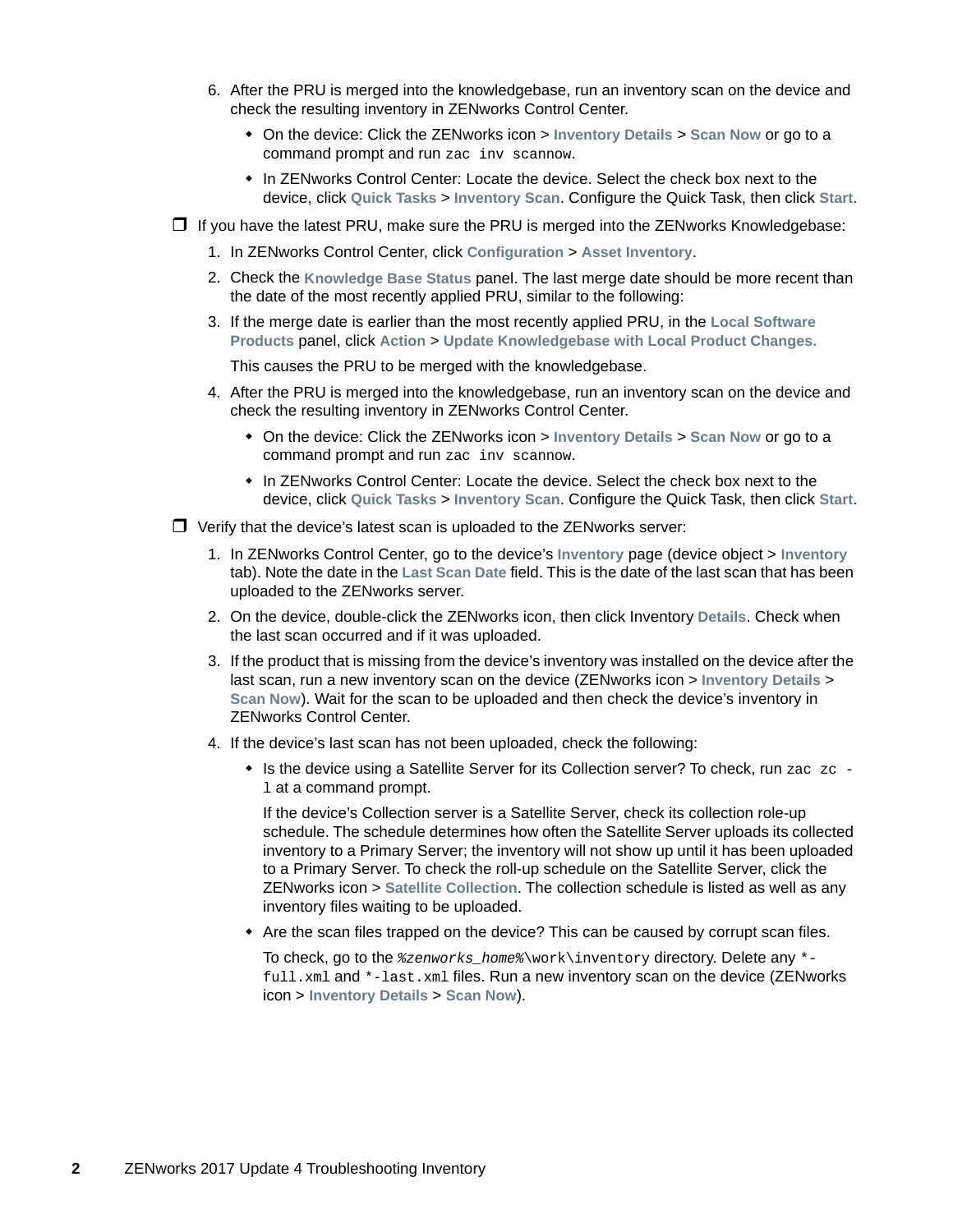## <span id="page-2-0"></span>**2 A device's uploaded inventory scan is not showing up in ZENworks Control Center**

Symptom: A device shows that its current inventory scan has been uploaded, but the inventory is not showing up (old inventory or blank inventory) on the device in ZENworks Control Center.

 $\Box$  Check to see if the device's Collection server is a Satellite Server. To check, run zac zc-1 on the device.

If the Collection server is a Satellite Server, check its collection role-up schedule. The schedule determines how often the Satellite Server uploads its collected inventory to a Primary Server; the inventory will not show up until it has been uploaded to a Primary Server. To check the roll-up schedule on the Satellite Server, click the ZENworks icon > **Satellite Collection**. The collection schedule is listed as well as any inventory files waiting to be uploaded.

- On the device's Collection server (Primary Server or Satellite Server), go to the following directory:
	- Windows: novell\zenworks\work\collection\inventory
	- Linux: \var\opt\novell\zenworks\collection\inventory directory (on Linux)

Do the following:

- 1. Delete any files not in the success or failed directories. These files are waiting to be processed and might be in a stuck state.
- 2. Run a new scan on the device (click the ZENworks icon > **Inventory Details** > **Scan Now** or go to a command prompt and run zac inv scannow).
- 3. Check the Collection server's inventory directory to see if the files have been processed.
- 4. Check the device's **Inventory** page in ZENworks Control Center. The Last Scan Date field should show the date/time of the recently completed scan.
- 5. If the date/time is not correct, check the Collection server's inventory directory again. Are they processing? If so, wait. If not, contact Support.

### <span id="page-2-1"></span>**3 The wrong inventory scan is showing up for a device in ZENworks Control Center, or an inventory scan is showing up on the wrong device**

This issue is typically caused by two devices having the same GUID in ZENworks Control Center.

- $\Box$  Was the device imaged? If yes, do the following to the image that was used so that the future devices created from the image will not have duplicate GUIDs:
	- If the ZENworks Agent is on the image, refer to the Cool Solution article "Installing the [ZENworks Agent in an Image"](https://www.novell.com/communities/coolsolutions/cool_tools/zcm-imaging-installing-zen-adaptive-agent-image/) for information about how to correctly perform this task to avoid duplicate GUIDs.
	- Was the image SYSPREPed? PXE to run "zisedit-c" to clear the Image Safe Data or contact Support for a tool that can clear the Image Safe Data so that registering creates a new ZENworks GUID.

 $\Box$  To resolve duplicate GUIDs:

- 1. In ZENworks Control Center, click **Configuration** > **Zone Management Settings** > **Device Management** > **Registration**.
- 2. In the **Reconcile Settings** panel, deselect **Serial Number**, then click **OK** to save the changes to the registration settings.